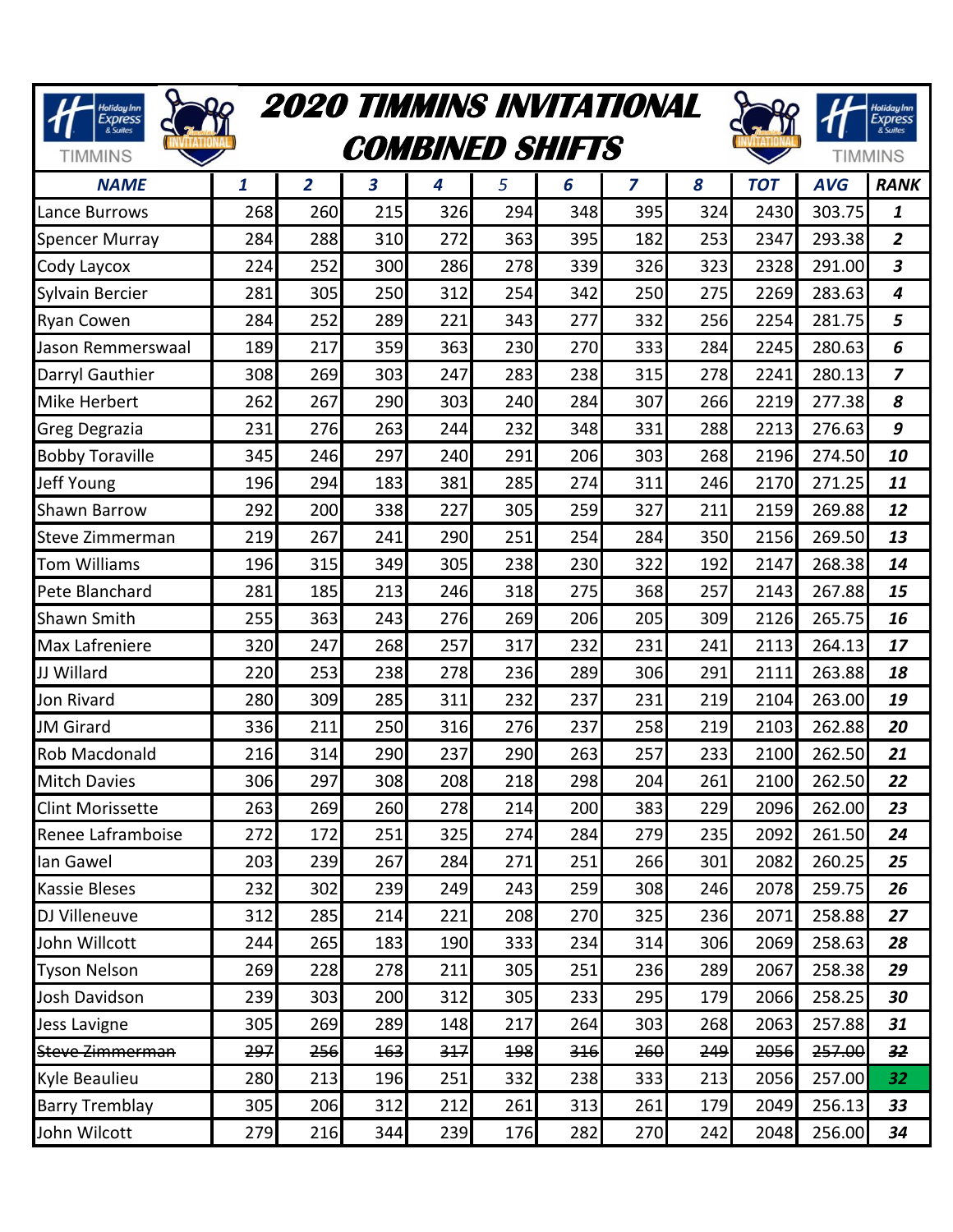| <b>2020 TIMMINS INVITATIONAL</b><br>Holiday Inn<br>Express<br>& Suites<br><b>COMBINED SHIFTS</b><br><b>TIMMINS</b> |     |                |                         |     |     |     |                |     |            | Holiday Inn<br>Express<br>& Suites<br><b>TIMMINS</b> |             |
|--------------------------------------------------------------------------------------------------------------------|-----|----------------|-------------------------|-----|-----|-----|----------------|-----|------------|------------------------------------------------------|-------------|
| <b>NAME</b>                                                                                                        | 1   | $\overline{2}$ | $\overline{\mathbf{3}}$ | 4   | 5   | 6   | $\overline{z}$ | 8   | <b>TOT</b> | <b>AVG</b>                                           | <b>RANK</b> |
| Alex Saumure                                                                                                       | 215 | 290            | 191                     | 253 | 225 | 255 | 277            | 340 | 2046       | 255.75                                               | 35          |
| <b>Meghan Blewitt</b>                                                                                              | 249 | 188            | 275                     | 261 | 290 | 232 | 290            | 249 | 2034       | 254.25                                               | 36          |
| <b>Clint Morissette</b>                                                                                            | 265 | 205            | 259                     | 305 | 359 | 212 | 210            | 211 | 2026       | 253.25                                               | 37          |
| <b>Rob Macdonald</b>                                                                                               | 222 | 228            | 185                     | 287 | 223 | 378 | 225            | 272 | 2020       | 252.50                                               | 38          |
| <b>Bob Beaucage</b>                                                                                                | 257 | 235            | 309                     | 237 | 246 | 263 | 226            | 242 | 2015       | 251.88                                               | 39          |
| Sam Sitar                                                                                                          | 289 | 264            | 308                     | 211 | 305 | 243 | 152            | 243 | 2015       | 251.88                                               | 40          |
| Sam Sitar                                                                                                          | 279 | 270            | 254                     | 308 | 240 | 215 | 192            | 253 | 2011       | 251.38                                               | 41          |
| Chantale, Cyr                                                                                                      | 304 | 248            | 216                     | 245 | 315 | 248 | 251            | 181 | 2008       | 251.00                                               | 42          |
| Alyssa Bonnie                                                                                                      | 242 | 212            | 241                     | 278 | 240 | 271 | 297            | 223 | 2004       | 250.50                                               | 43          |
| Doug Brock                                                                                                         | 203 | 297            | 237                     | 184 | 234 | 265 | 224            | 356 | 2000       | 250.00                                               | 44          |
| Dan Taylor                                                                                                         | 261 | 254            | 210                     | 276 | 343 | 168 | 226            | 258 | 1996       | 249.50                                               | 45          |
| Josh Davidson                                                                                                      | 296 | 279            | 210                     | 227 | 221 | 277 | 271            | 215 | 1996       | 249.50                                               | 46          |
| <b>Brad Rowland</b>                                                                                                | 284 | 238            | 203                     | 252 | 200 | 200 | 311            | 308 | 1996       | 249.50                                               | 47          |
| <b>Alex Saumure</b>                                                                                                | 296 | 185            | 215                     | 232 | 283 | 161 | 280            | 335 | 1987       | 248.38                                               | 48          |
| <b>Chad Nelles</b>                                                                                                 | 306 | 259            | 196                     | 282 | 219 | 237 | 254            | 232 | 1985       | 248.13                                               | 49          |
| Jarrett Couchman                                                                                                   | 288 | 273            | 306                     | 241 | 176 | 216 | 223            | 262 | 1985       | 248.13                                               | 50          |
| <b>JM</b> Girard                                                                                                   | 231 | 286            | 278                     | 235 | 191 | 237 | 238            | 287 | 1983       | 247.88                                               | 51          |
| Mitch Johnston                                                                                                     | 208 | 174            | 276                     | 271 | 195 | 246 | 349            | 256 | 1975       | 246.88                                               | 52          |
| Jarrett Couchman                                                                                                   | 254 | 262            | 171                     | 274 | 244 | 172 | 280            | 318 | 1975       | 246.88                                               | 53          |
| Al Paquette                                                                                                        | 328 | 255            | 190                     | 228 | 201 | 202 | 216            | 354 | 1974       | 246.75                                               | 54          |
| Renee Laframboise                                                                                                  | 232 | 344            | 249                     | 186 | 303 | 187 | 255            | 218 | 1974       | 246.75                                               | 55          |
| <b>Taylor Hanley</b>                                                                                               | 236 | 248            | 195                     | 225 | 279 | 216 | 267            | 303 | 1969       | 246.13                                               | 56          |
| Jason Cote                                                                                                         | 216 | 196            | 296                     | 251 | 202 | 206 | 343            | 258 | 1968       | 246.00                                               | 57          |
| Jason Remmerswaal                                                                                                  | 284 | 278            | 179                     | 194 | 228 | 344 | 188            | 272 | 1967       | 245.88                                               | 58          |
| Luc St-Georges                                                                                                     | 247 | 227            | 225                     | 274 | 348 | 245 | 185            | 211 | 1962       | 245.25                                               | 59          |
| Sam Nabuab                                                                                                         | 243 | 285            | 181                     | 253 | 283 | 280 | 250            | 183 | 1958       | 244.75                                               | 60          |
| Jason Cote                                                                                                         | 252 | 246            | 243                     | 246 | 249 | 173 | 346            | 202 | 1957       | 244.63                                               | 61          |
| <b>Barry Tremblay</b>                                                                                              | 278 | 256            | 203                     | 267 | 191 | 256 | 253            | 245 | 1949       | 243.63                                               | 62          |
| Jon Cowen                                                                                                          | 228 | 216            | 181                     | 285 | 266 | 240 | 248            | 285 | 1949       | 243.63                                               | 63          |
| Charlotte Warrander                                                                                                | 230 | 322            | 244                     | 223 | 219 | 250 | 261            | 194 | 1943       | 242.88                                               | 64          |
| DJ Villeneuve                                                                                                      | 312 | 245            | 248                     | 264 | 200 | 206 | 247            | 218 | 1940       | 242.50                                               | 65          |
| John Degrazia                                                                                                      | 222 | 293            | 299                     | 236 | 328 | 174 | 202            | 183 | 1937       | 242.13                                               | 66          |
| Jean Marie Girard                                                                                                  | 188 | 218            | 309                     | 199 | 172 | 293 | 287            | 267 | 1933       | 241.63                                               | 67          |
| Dan Mongrain                                                                                                       | 204 | 261            | 228                     | 227 | 209 | 237 | 250            | 312 | 1928       | 241.00                                               | 68          |
| <b>Bob Beaucage</b>                                                                                                | 195 | 233            | 260                     | 252 | 266 | 223 | 224            | 274 | 1927       | 240.88                                               | 69          |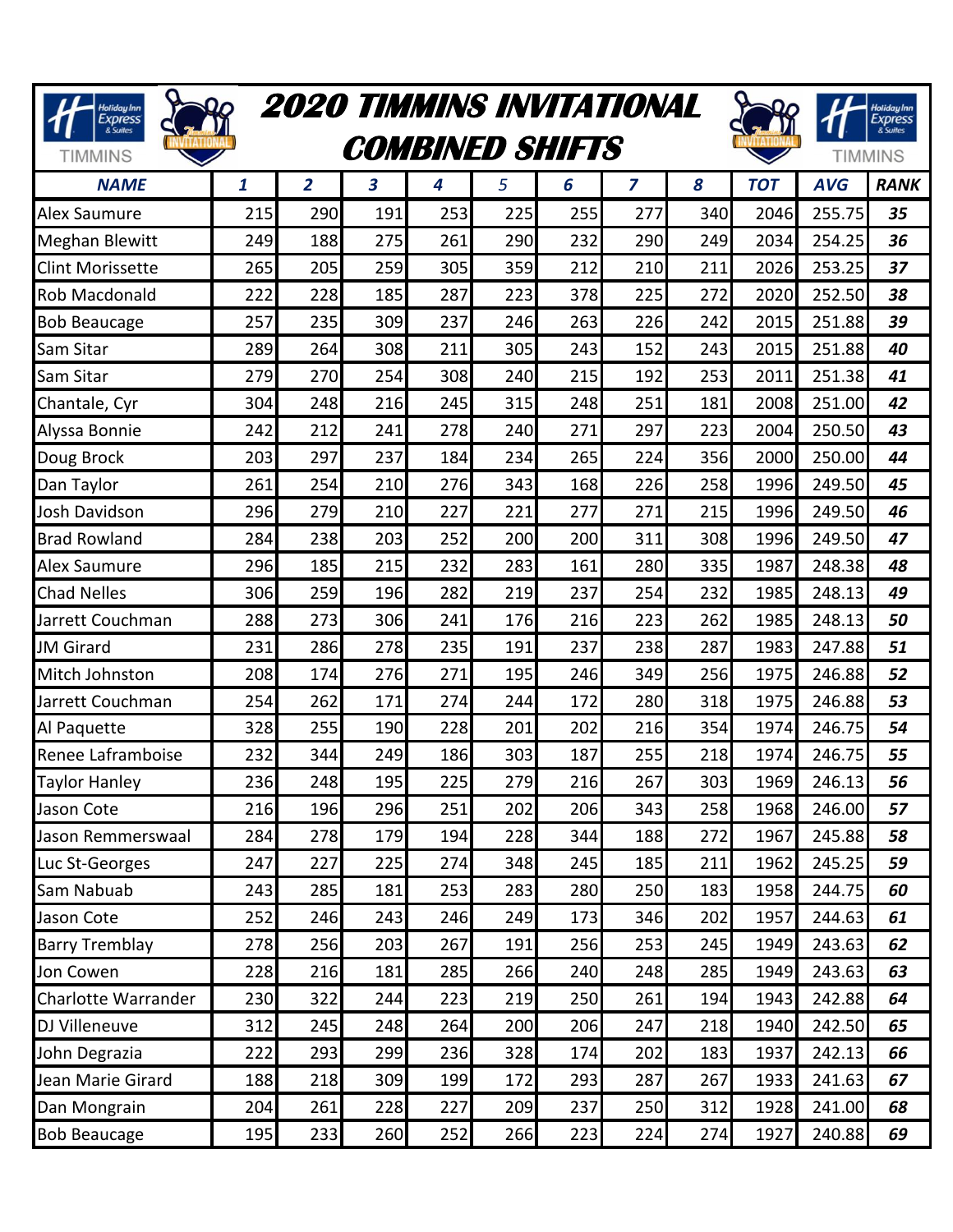| <b>2020 TIMMINS INVITATIONAL</b><br><b>Holiday Inn</b><br>Express<br>& Suites<br><b>COMBINED SHIFTS</b><br><b>TIMMINS</b> |     |                |     |     |     |     |                |     |            | Holiday Inn<br>Express<br>& Suites<br><b>TIMMINS</b> |             |
|---------------------------------------------------------------------------------------------------------------------------|-----|----------------|-----|-----|-----|-----|----------------|-----|------------|------------------------------------------------------|-------------|
| <b>NAME</b>                                                                                                               | 1   | $\overline{2}$ | 3   | 4   | 5   | 6   | $\overline{z}$ | 8   | <b>TOT</b> | <b>AVG</b>                                           | <b>RANK</b> |
| <b>Robert Drouin</b>                                                                                                      | 255 | 228            | 235 | 183 | 222 | 255 | 254            | 294 | 1926       | 240.75                                               | 70          |
| Joe Paradis                                                                                                               | 237 | 239            | 283 | 188 | 306 | 210 | 221            | 240 | 1924       | 240.50                                               | 71          |
| Jeff Forester                                                                                                             | 248 | 243            | 257 | 213 | 215 | 252 | 239            | 254 | 1921       | 240.13                                               | 72          |
| <b>Spencer Murray</b>                                                                                                     | 171 | 229            | 215 | 255 | 285 | 297 | 251            | 217 | 1920       | 240.00                                               | 73          |
| <b>Ryan Cowen</b>                                                                                                         | 193 | 230            | 227 | 239 | 262 | 244 | 278            | 246 | 1919       | 239.88                                               | 74          |
| <b>Gary Legros</b>                                                                                                        | 195 | 258            | 204 | 206 | 311 | 275 | 216            | 253 | 1918       | 239.75                                               | 75          |
| <b>Gary Legros</b>                                                                                                        | 241 | 231            | 253 | 213 | 301 | 289 | 227            | 162 | 1917       | 239.63                                               | 76          |
| <b>Kassie Bleses</b>                                                                                                      | 215 | 263            | 250 | 208 | 225 | 230 | 275            | 250 | 1916       | 239.50                                               | 77          |
| Darryll Belanger                                                                                                          | 276 | 163            | 279 | 206 | 197 | 295 | 281            | 217 | 1914       | 239.25                                               | 78          |
| <b>Kris Babuik</b>                                                                                                        | 229 | 277            | 225 | 249 | 272 | 236 | 175            | 250 | 1913       | 239.13                                               | 79          |
| <b>Alex Saumure</b>                                                                                                       | 217 | 243            | 212 | 235 | 201 | 206 | 376            | 223 | 1913       | 239.13                                               | 80          |
| Nicole Villeneuve                                                                                                         | 270 | 252            | 203 | 288 | 187 | 205 | 235            | 258 | 1898       | 237.25                                               | 81          |
| Al Paquette                                                                                                               | 221 | 189            | 279 | 152 | 267 | 191 | 233            | 362 | 1894       | 236.75                                               | 82          |
| Jeff Forester                                                                                                             | 231 | 220            | 284 | 303 | 270 | 208 | 187            | 190 | 1893       | 236.63                                               | 83          |
| Jessica Lavigne                                                                                                           | 239 | 197            | 216 | 368 | 248 | 224 | 169            | 228 | 1889       | 236.13                                               | 84          |
| Chantale Cyr                                                                                                              | 255 | 217            | 313 | 234 | 194 | 266 | 209            | 197 | 1885       | 235.63                                               | 85          |
| Sean Legault                                                                                                              | 233 | 238            | 219 | 223 | 267 | 259 | 233            | 208 | 1880       | 235.00                                               | 86          |
| Sam Nabuab                                                                                                                | 211 | 267            | 291 | 219 | 258 | 215 | 200            | 217 | 1878       | 234.75                                               | 87          |
| Dan Mongrain                                                                                                              | 278 | 228            | 258 | 189 | 266 | 233 | 217            | 205 | 1874       | 234.25                                               | 88          |
| Sean Legault                                                                                                              | 259 | 210            | 229 | 232 | 255 | 233 | 242            | 212 | 1872       | 234.00                                               | 89          |
| Jeff Young                                                                                                                | 193 | 270            | 247 | 177 | 250 | 218 | 270            | 247 | 1872       | 234.00                                               | 90          |
| <b>Rob Wallbank</b>                                                                                                       | 203 | 270            | 206 | 253 | 215 | 194 | 274            | 245 | 1860       | 232.50                                               | 91          |
| Doug Brock                                                                                                                | 226 | 181            | 261 | 238 | 273 | 198 | 225            | 258 | 1860       | 232.50                                               | 92          |
| <b>Justin Phillion</b>                                                                                                    | 199 | 264            | 213 | 178 | 285 | 306 | 175            | 238 | 1858       | 232.25                                               | 93          |
| John Degrazia                                                                                                             | 217 | 296            | 184 | 209 | 266 | 172 | 255            | 255 | 1854       | 231.75                                               | 94          |
| Chantale Cyr                                                                                                              | 220 | 225            | 251 | 198 | 224 | 213 | 321            | 202 | 1854       | 231.75                                               | 95          |
| Darryll Belanger                                                                                                          | 218 | 183            | 206 | 225 | 273 | 213 | 196            | 332 | 1846       | 230.75                                               | 96          |
| Dawson Lalonde                                                                                                            | 253 | 170            | 389 | 279 | 192 | 208 | 210            | 143 | 1844       | 230.50                                               | 97          |
| Jon Cowen                                                                                                                 | 218 | 254            | 256 | 211 | 240 | 215 | 251            | 193 | 1838       | 229.75                                               | 98          |
| Joanne Sevigny                                                                                                            | 232 | 276            | 230 | 168 | 216 | 253 | 226            | 233 | 1834       | 229.25                                               | 99          |
| <b>Rob Wallbank</b>                                                                                                       | 186 | 252            | 265 | 250 | 243 | 163 | 225            | 250 | 1834       | 229.25                                               | 100         |
| Alyssa Bonnie                                                                                                             | 218 | 185            | 223 | 256 | 241 | 241 | 197            | 263 | 1824       | 228.00                                               | 101         |
| Kyle Beaulieu                                                                                                             | 199 | 259            | 208 | 303 | 221 | 202 | 213            | 218 | 1823       | 227.88                                               | 102         |
| Mitch Johnson                                                                                                             | 246 | 319            | 231 | 156 | 202 | 193 | 253            | 220 | 1820       | 227.50                                               | 103         |
| <b>Tim Pratt</b>                                                                                                          | 270 | 256            | 206 | 180 | 281 | 193 | 221            | 212 | 1819       | 227.38                                               | 104         |